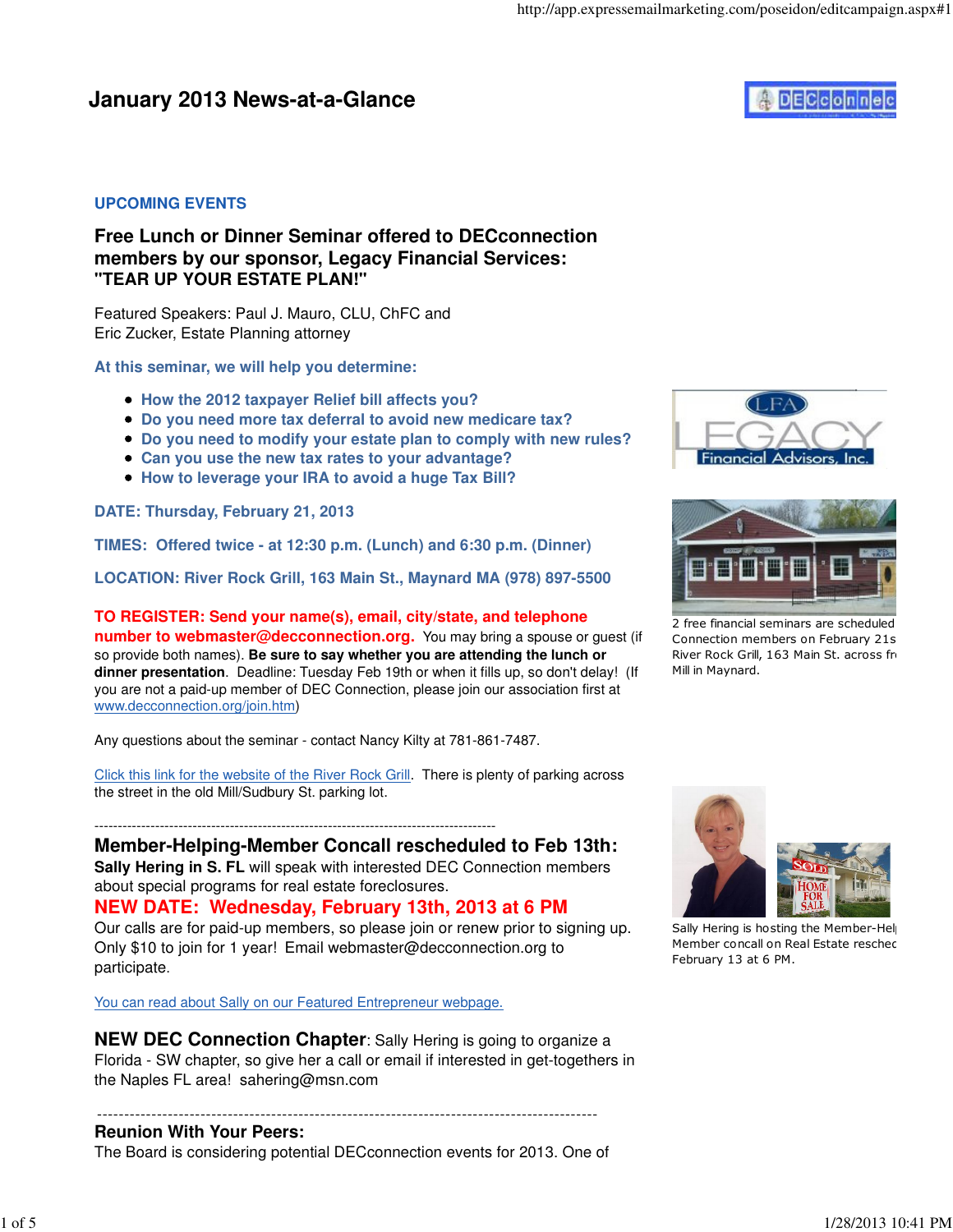those would be a Reunion of your peers **defined and organized by you**. Determine the peer group you would like to invite (by geography, building, affinity group [e.g. sales, engineering, manufacturing], years, etc.) Also choose the activity (e.g., a luncheon, dinner, cookouts, ball games, golf, boat rides, travel, music festivals, etc.). The Board of The DEC Connection will provide help choosing a site, determine the cost, negotiate with vendors, provide a portion of the funding, help with setup if Maynard area, name tags, selling tickets on our website, promoting, etc. This could be a small or large group. Please send us your proposal at: info@DECconnection.org and we will be in contact with you. Thanks to those who have already proposed events!

# **DEC Connection Member News**

Welcome **New Members**: Gail Blizard, Linda Crawford, Paul Donovan, Kathryn O'Donnell, and Jan (Sachs) Viviani

and a hearty re-welcome to our **Renewing Members**: Wayne Belanger, Suzan Bennett, Jerry Bernath, Michael Bujnowski, Laura Burke, Sandy Cooper, Paula Daley, Karen Dorhamer-Fadden, Bob Farquhar, Cliff Fuller, Bob Glorioso, Ruth Goldenberg, Coleen Goleman, Bob Graham, Bernard Hall, Sally Hering, Jim Higgins, Stanley Kielbowicz, Lynn Lee, Greg Liverman, Joe Mangiofico, Frank Mercurio, Jack Mileski, Rodney Mitchell, James Montague, Jean Nagle, Mikki Nikoloff, Patricia O'Donnell, Lorna Oinonen, Carol Phillips, Bob Powers, Sriram Ramanathan, Barbara Reichert, Barry Rosen, Lin Schimel, Sanford Schulman, Ava Schutzman, Mark Silverberg, Susan Sparks, David Velten, Sue Weiss, Chris (Kumlin) Williams, Sue Yarger

Thanks to all for your continuing support!

**It's Membership Renewal Time!** Click this link to see if your membership is current in our Member Service Center and pay online with a credit card. (If you have paid dues since 2010 you will be there - use the email address we have on file for you - no leading or trailing spaces and it should work - email webmaster@decconnection.org for help. You can also send a check to The DEC Connection, c/o Bob Moore, 28 Fernglade Rd., Burlington MA 01803. \$10 for 1 year, \$25 for 3 years.

You can also join us (or renew) at www.decconnection.org/join.htm

**Volunteer Activities**: From time to time we are asked to refer members to worthwhile volunteer organizations for their participation. (Of course, please consider volunteering to participate in DEC Connection activities!)

We have posted links and profiles of some popular programs on our website (click link). This month we are highlighting a profile of **SOAR 55**, where you can volunteer time to assist people in non-profit settings.

Note: Some of our members contribute to a similar organization called SCORE which assigns volunteer consultants to assist small for-profit businesses, and the NewsBytes below cite other interesting opportunities.

**DEC Connection Member NewsBytes**: send yours to:



On the left is a pile of PK3 rubble, froze near the center and PK2 off in the dista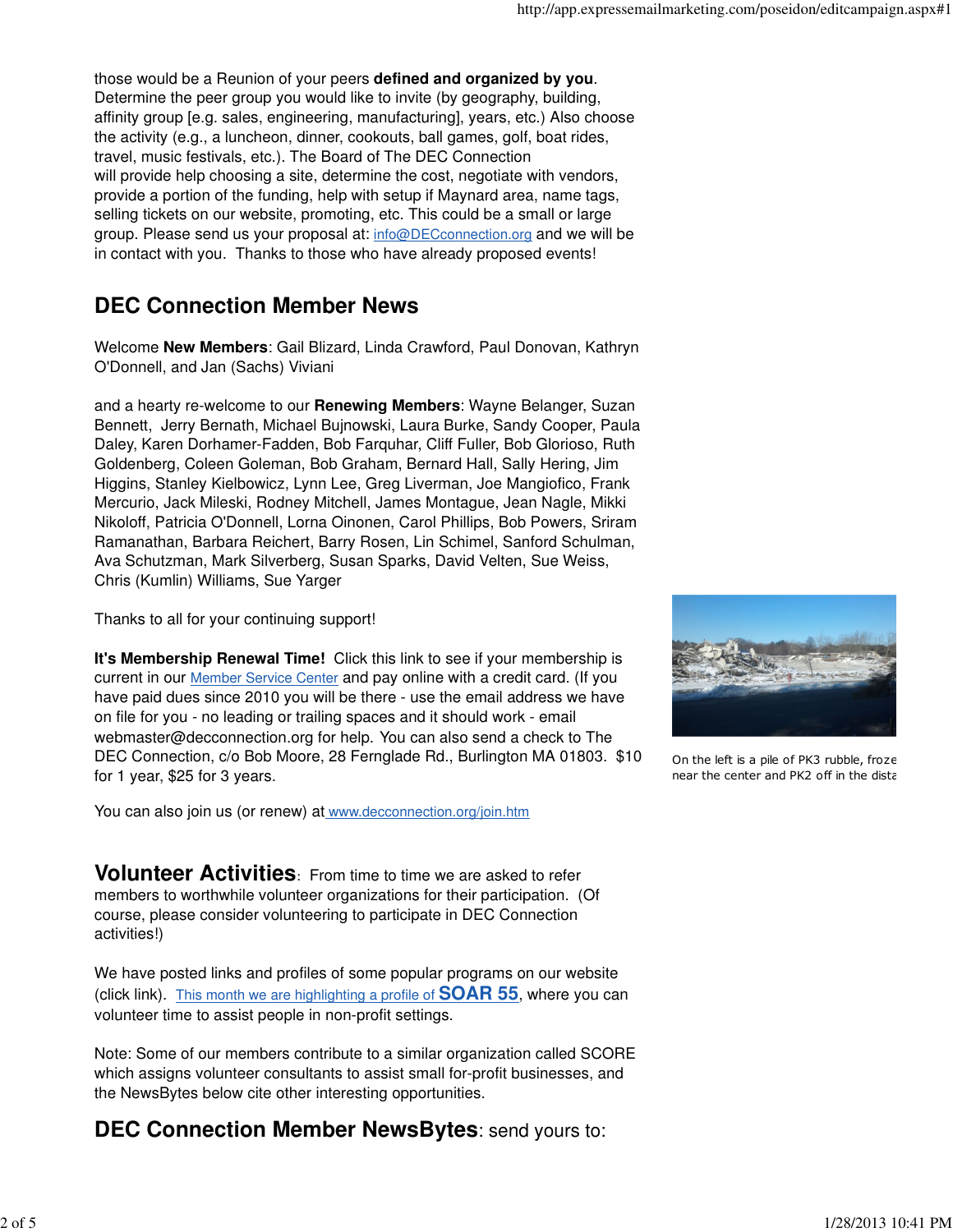webmaster@decconnection.org. See our new NewsByte archive page.

We are delighted that at renewal time we receive lots of personal update notes... so if yours didn't appear below, it'll be published in an upcoming issue.

**Mary Cole** sent video links to some old Digital humor...

http://www.youtube.com/watch\_popup?v=tKU0ivYxq\_I&noredirect=1&hd=1 http://www.youtube.com/watch\_popup?v=GOphzme6EDw&hd=1 also she found an old Digital Business Opportunities UNIX folder which is pictured in our Promo Museum mary.cole@comcast.net

- **Bernie Hall** writes: I drove by the old Digital Parker Street facility (PK1, PK2 & PK3) today and shocked to see two of the buildings (PK1 & PK3) demolished! The site is slated to be rebuilt as a shopping center. I took these photos standing at the end of the pathway between the old DCU building and what used to be PK3. It was the best of times! behall5@hotmail.com
- **Richard Smith** wrote: I don't drive through Maynard very often, so I was shocked, shocked this weekend when I glanced over where PKO3 had been and saw a pile of rubble! End of an era. I found this website that shows what the developer has in mind for the site - The Shoppes at Maynard Crossing. Click here to see proposal now becoming reality.
- **Reesa Abrams** writes: What does a good parent do? They put out the food and the toys with good instructions and if successful the kids make a huge mess. My partners and I have all been on the net for >4 decades and we are not going to retire, so we started **DiskCorp.com** with a mission to deliver technology solutions that optimize service supply chains and maximize asset value of returned electronics by extending product and component lifecycles through environmentally sustainable services. rabrams@diskcorp.com
- **Lisa Brown** writes: Former Human Resources Manager at DEC. Retired from HP as Director of HR for Global Services. Currently engaged in volunteer work with Quest, local Food Bank and mentoring young professional women with 3Plus International Women. Would love to hear from those I worked with in the past at brown.lisa790@gmail.com
- **Dr. Margaret Britt** (Corporate Finance Training and the F.D.P. Program; 20 years at DEC) is still teaching in the M.B.A. Program at Mount Vernon Nazarene University in Mount Vernon, Ohio. She has a home in Lakeland, Florida where she spends time during vacations. Margaret has fond memories of Digital and her many friends! meje7@aol.com
- From **Karen Hamilton**: After a number of years of retirement I'm now working at the Clinton Senior Center in the kitchen. We provide 5 nutritious meals a week at a nominal fee. karenhamilton@verizon.net
- **Salvatore Infantino** writes: I am fine, and relaxing, my movement is limited. SALINF5228@aol.com
- **Barbara Finer** writes: I was a DEC employee in Large Systems engineering (DEC-10/20). We've started a physical incubator/innovation center in MetroWest (35 towns by definition) to support entrepreneurs in science and tech startups who live and/or want to start here. We have start some meetups to introduce ourselves, the concept and also get volunteer committees going. Any entrepreneurs in the region and other key stakeholders, please come to a meeting to check us out. www.techsandbox.org is the main site and the Calendar has links to the